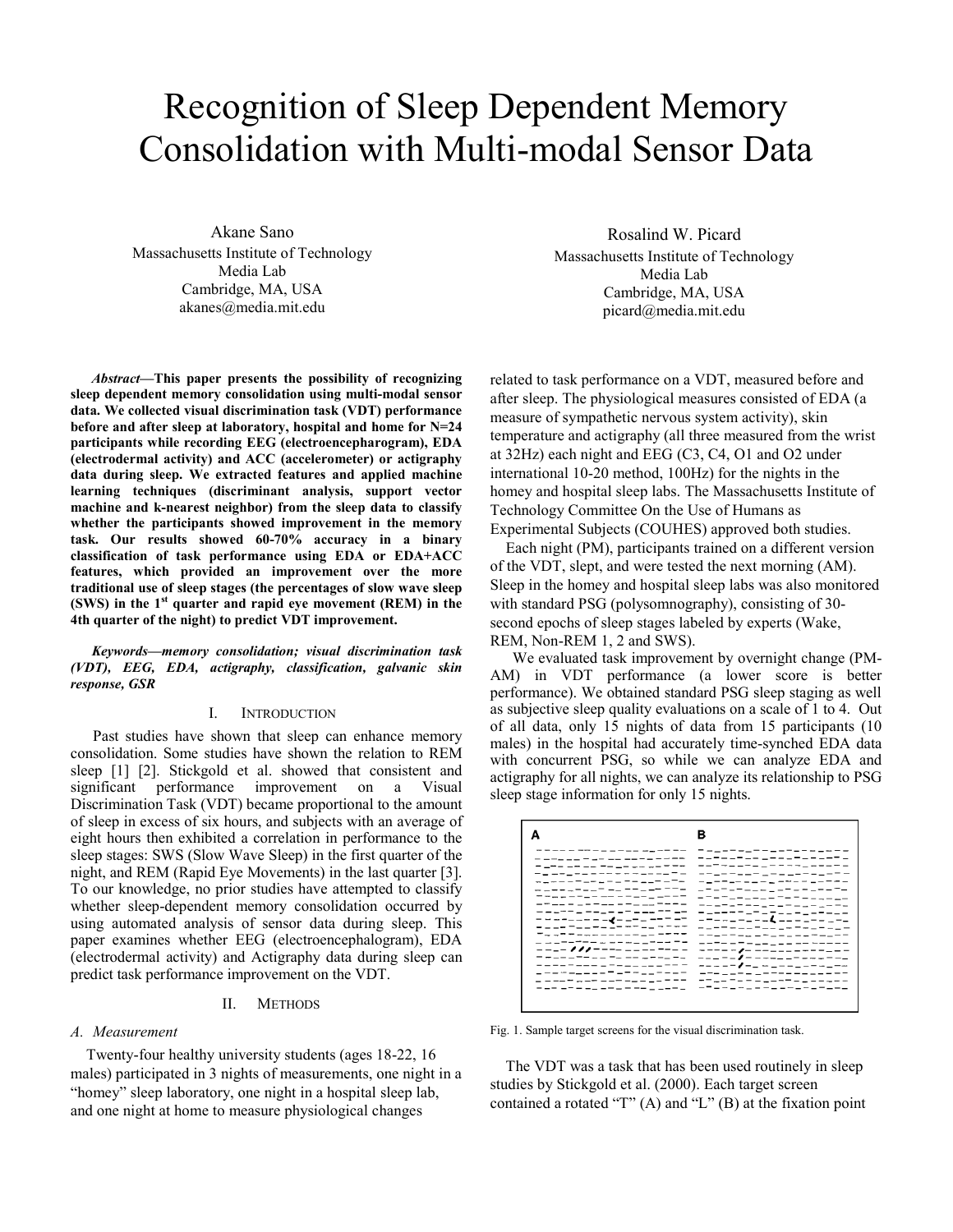and a horizontal  $(A)$  or vertical  $(B)$  array of three diagonal bars in the lower-left quadrant of the visual field.(Reprinted with permission from (Stickgold et al., 2000)

Figure 1 shows one trial of the VDT method, consisting of 5 screens that appear in typically less than 1 second. The first screen is a fixation screen (black with a a white centered crosshair) that remains until the participant hits a key. This is followed by a 16-ms target screen, a 0-400-ms blank "interstimulus interval" (ISI), and then a 16-ms mask screen. The ISI varies over the course of the task, starting at 400 ms and is progressively shortened to 0ms over the 25 blocks of 50 trials. Each participant was asked to determine two features of the target screen: whether the capital letter in the center of the screen was "T" or "L" and whether an array of three diagonal bars in one quadrant of the screen is horizontal or vertical. By interpolating the ISI at which 80% accuracy is s achieved on the horizontal versus vertical decision, a 'threshold' ISI (in ms) was extracted from each session of the VDT. A A lower threshold is a better performance. Overnight improvement or deterioration on the VDT was then calculated as a subtraction of the AM VDT threshold from the PM threshold. For example, 30 ms indicates the person performed 30 ms better in the AM than in the PM, while a negative value signals deterioration from PM to AM. One VDT session consisted of 25 blocks with 50 trials in each.

## *B. Feature Extraction*

Figure 2 shows a sample representation of one night's data from one participant when the PSG was fully synchronized.

We computed the following features for building a machine learning classifier.

# *a) EEG*

We calculated power spectrum density of the frequency band (delta, theta, alpha and beta) of the q quarters of the night for electrode locations C3 and C4. We e also computed the features using the average amplitud e at electrodes C3 and C4 over the whole night and per epoch. over the whole night and per epoch.<br>
b) EDA<br>
The EDA was processed first by low-pass filtering (cutoff

## *b) EDA*

frequency 0.4 Hz, 32nd order FIR f filter) before computing the features. We normalized the amplitude of the EDA by dividing all values by the maximum amplitude over the night, then obtained the first derivative of the filtered EDA, then determined where the slope exce eds a value of 0.5 micro Siemens per second. We detected d EDA "peaks" based on those that exceeded this  $0.5\mu$ S/s threshold and counted the number of peaks per each 30-second epoch. We also computed the mean, standard d deviation, median of the normalized EDA amplitude (norm malized by the maximum EDA amplitude over the night) bef fore sleep and during sleep. For EDA peaks, we computed the total number for the night, the mean, standard deviation, and median of the number of EDA peaks per 30 s epoch over the night, the averaged number of peaks, the % of epochs with EDA peaks for each sleep stage and the mean  $#$  of EDA peaks per epoch.



Fig.2 Raw EDA, Actigraphy (derived from 3-axis accelerometer data, red marks means wakefulness), detected regions with EDA peaks, manually scored sleep stages from EEG(red marks mean REM sleep), and four EEG channels for one night measured from a healthy adult.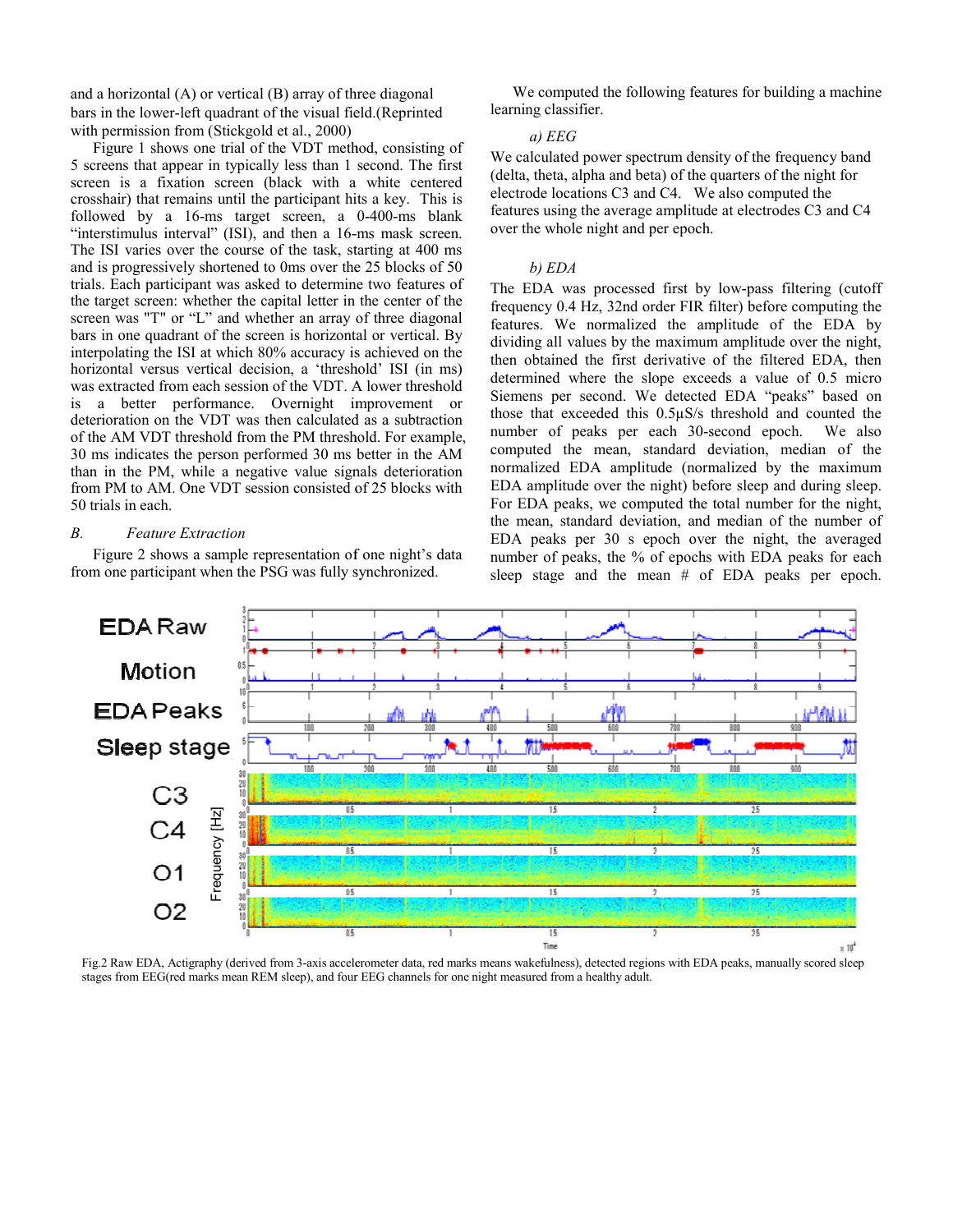Previously, we have shown that EDA peaks are much more likely to occur during SWS or Non-REM 2 sleep [4]. EDA data that corresponded to non-sleep epochs (as determined by actigraphy, see below) were removed from the analysis before computing features related to sleep.

## *c) Actigraphy or Accelerometer (ACC)*

Sleep and non-sleep epochs were determined using standard zero-crossing detection and Cole's function applied to the accelerometer data [5]. From this motion information, we further computed sleep latency, sleep duration, the % of wake in each quarter of the night, and the mean and standard deviation of the motion level.

## *d) Sleep stages*

The sleep stages were scored by standard criteria [6]. The features we used included the % of each sleep stage over the night, the sleep efficiency derived from the EEG (the percentage except wake and others during sl eep), the time to first deep sleep, and the percentage of each sleep stage for each quarter of the night

#### *C. Classifiction*

Fig. 3 shows the distribution of performance improvement across the 24 participants  $x$  3 nights = 72 nights.



Fig.3 VDT performance improvement (N=24, 3 nights)

We grouped the participants into the following three groups.

*1*) the highest and lowest 33% of VDT improvement

2) the highest and lowest 20% of VDT improvement

3) the highest and lowest 20 % of VDT improvement only in hospital and laboratory nights (because we have PSG only for those nights).

For each of the three groups of data, we compared 6 methods:

- A) Support vector machine with linear kernal
- B) Support vector machine with Gaussian kernel
- C) PCA and linear discriminant analysis
- D) PCA and support vector machine with linear kernal
- E) PCA and support vector machine with Gaussian kernel
- F) PCA and k nearest neighbors  $(k=1-5)$

Each method was run with 4 variations of f features (a-d) for the nights of hospital, laboratory and home and run with 7

variations of features (a-g) for only the nights of hospital and laboratory,

- a) All features b) EDA features only c) ACC features only d) EDA + ACC features e) EEG features only f) Sleep stage features only
- $g) EEG + EDA + ACC$  features

and compared classification accuracy with the 10-fold cross validation. In this method, we trained the model with 90% of the data, tested with the remainin ng 10% and repeated this procedure 10 times, each time leaving out a different 10% of the data.

## III. RESULTS

As a baseline, because of prior p published findings on how SWS and REM interact with VDT improvement, we examined the classification result using the percentage of SWS in the  $1<sup>st</sup>$ quarter and percentage of REM in the 4th quarter of the night (Fig. 4). The accuracy of this publi shed method for predicting VDT performance is mostly around d 60% or below it.



Fig.4.Accuracy of classification of VDT performance using the percentage of  $\overline{\text{SWS}}$  in the 1<sup>st</sup> quarter and REM in the 4th quarter of the night

Figure 5 shows the comparison of classification accuracy using new physiological features and our approach using classification methods for the highest and lowest 33% of VDT performance improvement. The f features from EDA alone showed the highest accuracy, around 60-70% beating every one of the other three feature set combinations, while being tested on all six machine learning systems.